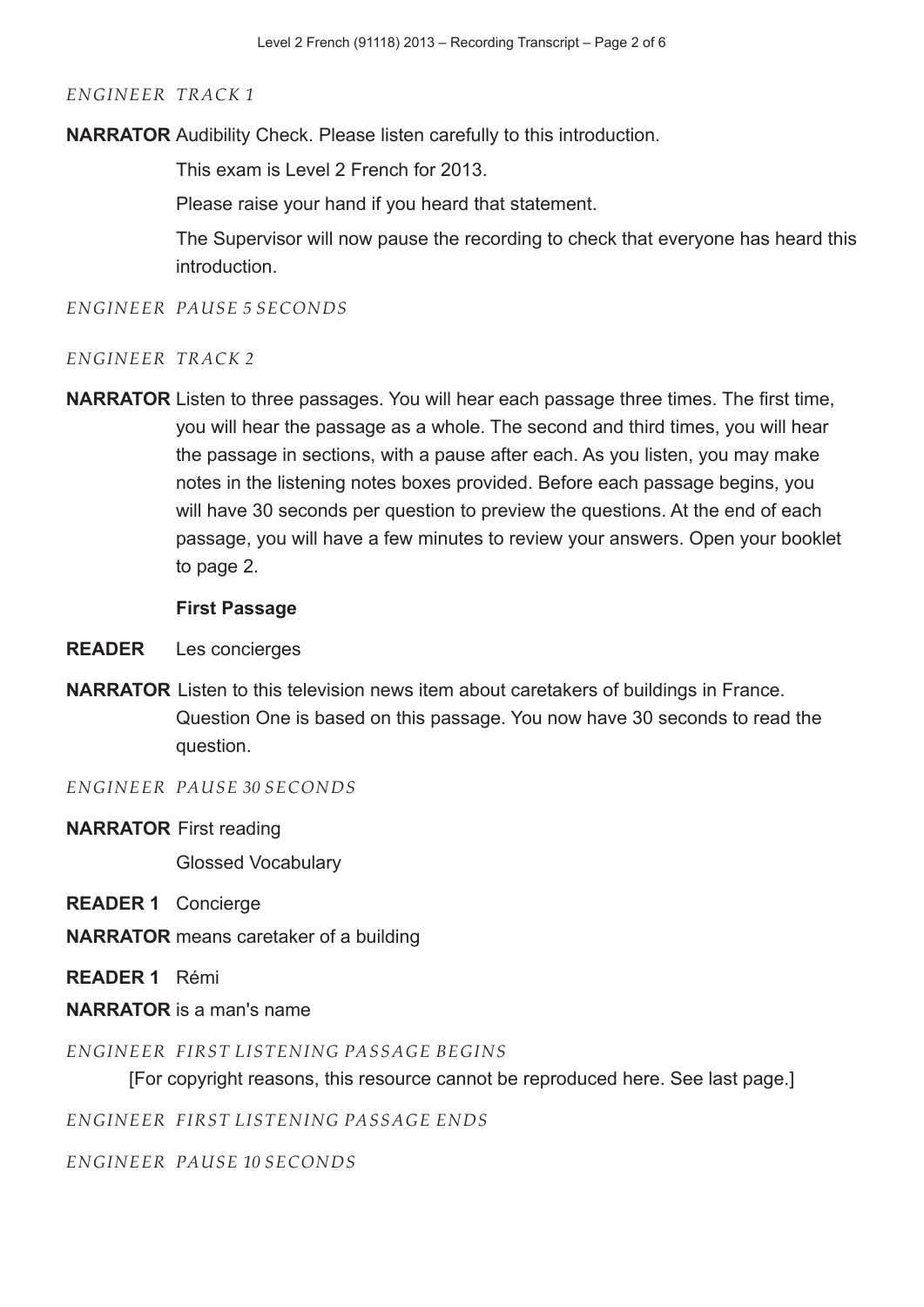#### **NARRATOR** Second and third readings, with pauses

**Question One**

Section A

Glossed Vocabulary

#### **READER 1** Concierge

**NARRATOR** means caretaker of a building

*ENGINEER REPEAT FIRST LISTENING PASSAGE SECTION A, PAUSE 30 SECONDS* 

Section A again

*ENGINEER REPEAT FIRST LISTENING PASSAGE SECTION A, PAUSE 30 SECONDS* 

Section B

Glossed Vocabulary

**READER 1** Rémi

## **NARRATOR** is a man's name

*ENGINEER REPEAT FIRST LISTENING PASSAGE SECTION B, PAUSE 30 SECONDS* 

Section B again

*ENGINEER REPEAT FIRST LISTENING PASSAGE SECTION B, PAUSE 30 SECONDS* 

Section C

*ENGINEER REPEAT FIRST LISTENING PASSAGE SECTION C, PAUSE 30 SECONDS* 

Section C again

*ENGINEER REPEAT FIRST LISTENING PASSAGE SECTION C, PAUSE 5 SECONDS* 

**NARRATOR** You now have three minutes to review your Listening Notes and your answers.

*ENGINEER PAUSE 180 SECONDS*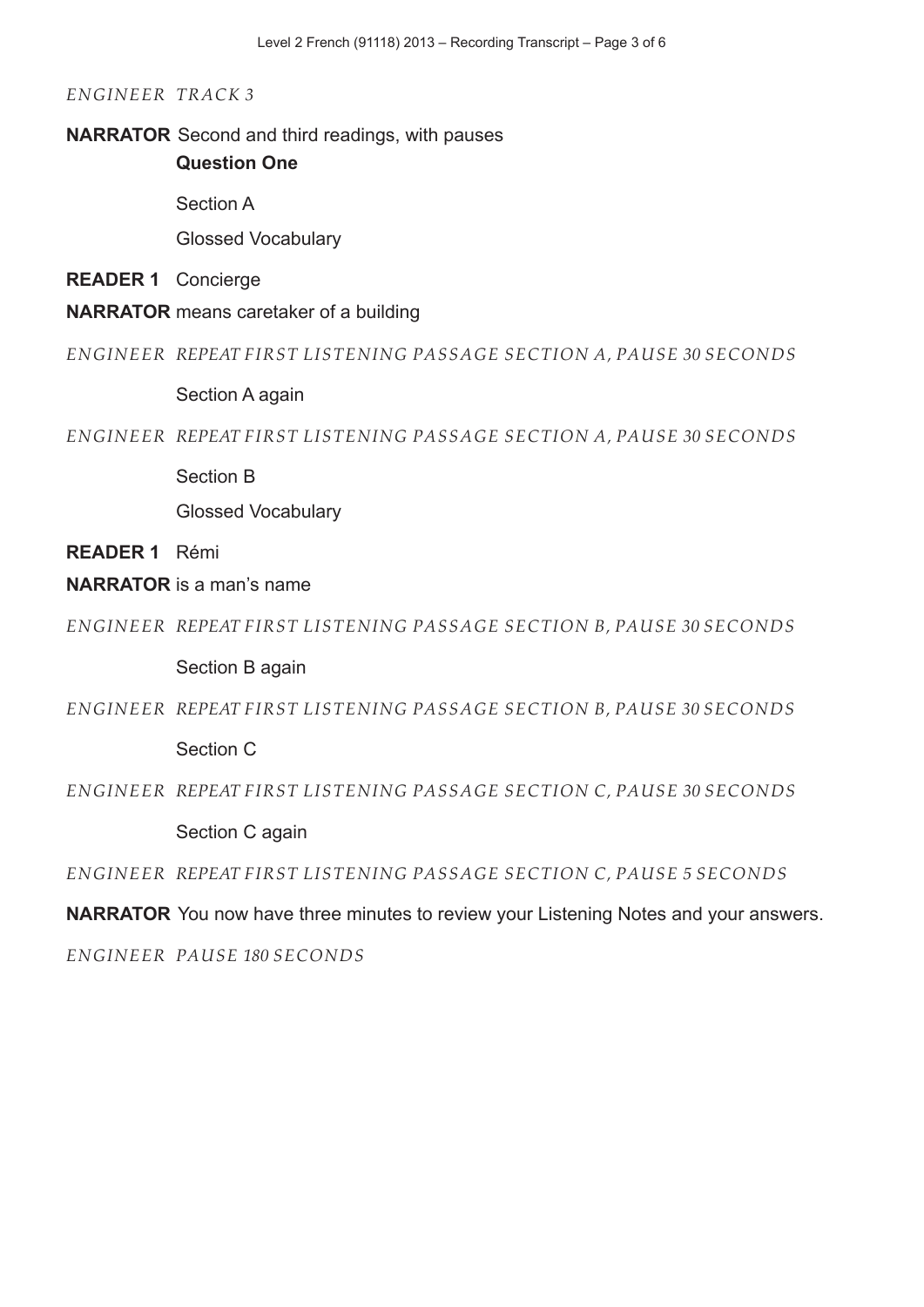#### **NARRATOR Second passage**

**READER 1** L'île de Pitcairn

**NARRATOR** Listen to this radio broadcast about Pitcairn Island. Question Two is based on this passage. You now have 30 seconds to read the question.

*ENGINEER PAUSE 30 SECONDS*

**NARRATOR** First reading

*ENGINEER SECOND LISTENING PASSAGE BEGINS*

[For copyright reasons, this resource cannot be reproduced here. See last page.]

*ENGINEER SECOND LISTENING PASSAGE ENDS*

*ENGINEER PAUSE 10 SECONDS*

*ENGINEER TRACK 5* 

**NARRATOR** Second and third readings, with pauses **Question Two**.

## **SECTION A**

*ENGINEER REPEAT SECOND LISTENING PASSAGE SECTION A, PAUSE 30 SECONDS* 

**NARRATOR** Section A again

*ENGINEER REPEAT SECOND LISTENING PASSAGE SECTION A, PAUSE 30 SECONDS* 

#### **NARRATOR** Section B

*ENGINEER REPEAT SECOND LISTENING PASSAGE SECTION B, PAUSE 30 SECONDS* 

#### **NARRATOR** Section B again

*ENGINEER REPEAT SECOND LISTENING PASSAGE SECTION B, PAUSE 30 SECONDS* 

## **NARRATOR** Section C

*ENGINEER REPEAT SECOND LISTENING PASSAGE SECTION C, PAUSE 30 SECONDS* 

#### **NARRATOR** Section C again

*ENGINEER REPEAT SECOND LISTENING PASSAGE SECTION C, PAUSE 5 SECONDS* 

**NARRATOR** You now have three minutes to review your Listening Notes and your answers.

*ENGINEER PAUSE 180 SECONDS*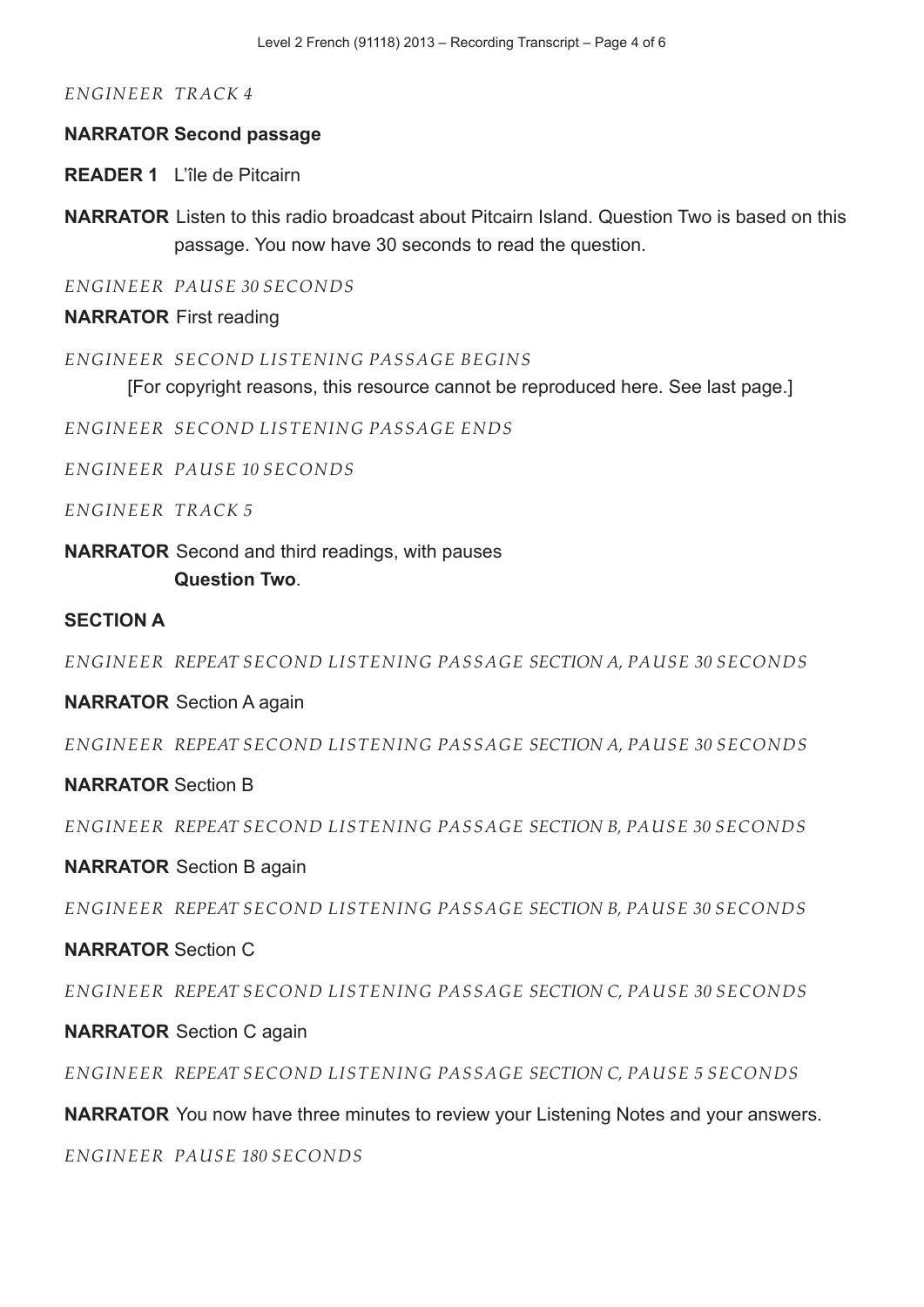#### **NARRATOR Third Passage**

**READER 1** Une année à Montpellier

**NARRATOR** Listen to this podcast from a New Zealand girl, Rose, who is studying for a year at the University of Montpellier. Question Three and Question Four are based on this passage. You now have one minute to read the questions.

*ENGINEER PAUSE 60 SECONDS*

## **NARRATOR** First reading

*ENGINEER THIRD LISTENING PASSAGE BEGINS*

[For copyright reasons, this resource cannot be reproduced here. See last page.]

*ENGINEER THIRD LISTENING PASSAGE ENDS*

*ENGINEER PAUSE 10 SECONDS*

*ENGINEER TRACK 7* 

**NARRATOR** Second and third readings, with pauses

**Question Three**. Use section A, section B, and section C to answer this question.

Section A

*ENGINEER REPEAT THIRD LISTENING PASSAGE SECTION A, PAUSE 30 SECONDS* 

## **NARRATOR** Section A again

*ENGINEER REPEAT THIRD LISTENING PASSAGE SECTION A, PAUSE 30 SECONDS* 

## **NARRATOR** Section B

*ENGINEER REPEAT THIRD LISTENING PASSAGE SECTION B, PAUSE 30 SECONDS* 

## **NARRATOR** Section B again

*ENGINEER REPEAT THIRD LISTENING PASSAGE SECTION B, PAUSE 30 SECONDS* 

## **NARRATOR** Section C

*ENGINEER REPEAT THIRD LISTENING PASSAGE SECTION C, PAUSE 30 SECONDS*